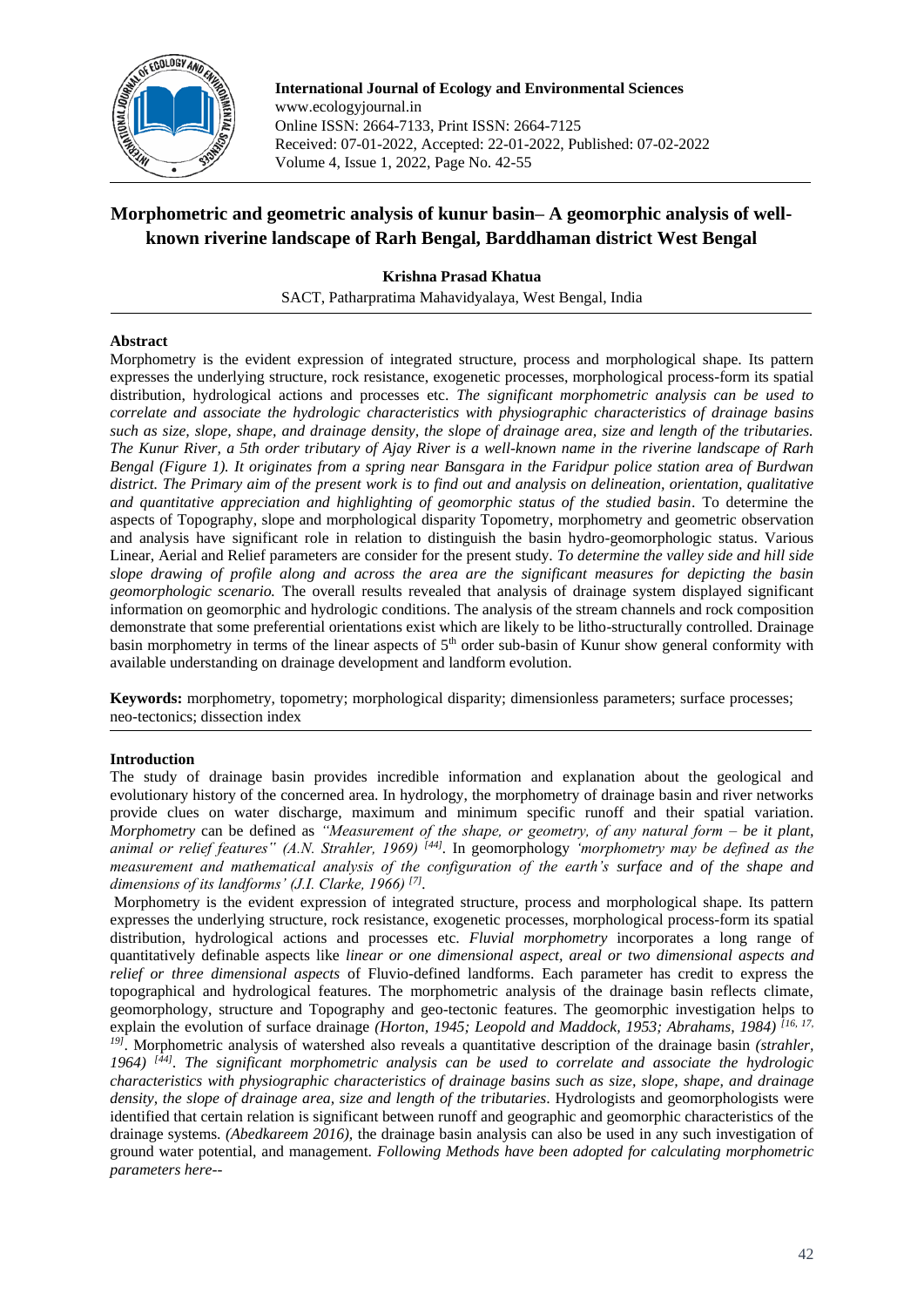#### **Linear Parameters**

*Stream order (U) -- Hierarchical order/ Rank— Strahler, 1964----------------- (i) Stream length (Lu) -- Length of the stream (Order wise)— Horton, 1945--Length of the stream /sq. km. in a given order---------------------------------------------------------(ii) Mean stream length (Lsm)---Lsm = Lu/Nu where, Lu=Stream length of order 'U' Nu=Total number of stream segments of order 'U'--- Horton, 1945-------------------------------------------------------(iii) Stream length ratio (Rl) -- Rl=Lu/Lu-1; where Lu=Total stream length of order 'U', Lu-1=Stream length of next lower order; -- Horton, 1945------------------------------------------------------------------(iv) Bifurcation ratio (Rb)* -- *Rb* =  $Nu/$   $Nu+1$ ; where,  $Nu=Total$  number of stream segment of order'u'; *Nu+1=Number of segment of next higher order ---Schumn, 1956-------------------------------------------(v)*

### *Relief parameters*

*Basin relief (Bh) -- Vertical distance between the lowest and highest points of watershed.— Schumn, 1956----(vi) Relief ratio*  $(R_r) - R_r = B_h / Lb$ ; Where,  $B_h =$ Basin relief; Lb=Basin length – *Schumn, 1956----------------------(vii) Ruggedness number* (*Rn*)--*Rn* =  $B_h \times Dd$ -Where,  $B_h$  = Basin relief; Dd=Drainage density *Schumn, 1956--- (viii)*

#### *Arial parameters*

*Drainage density (Dd)---Dd=L/A where, L=Total length of streams; A=Area of watershed— Horton, 1945---(ix) Stream frequency (Fs)--Fs = N/A where, N=Total number of streams; A=Area of watershed – Horton, 1945 (x) Texture ratio (T) --T= Ni / P where, Ni=Total number of first order streams; P=Perimeter of watershed-- Horton,1945-------------------------------------------------------------------------------------------------------------------(xi) Form factor (Rf) --Rf= A/(Lb) 2; where, A=Area of watershed, Lb=Basin length; ---*

*Horton, 1932---------(xii)*

*Circulatory ratio (Rc)--Rc= 4πA/P2; where, A=Area of watershed, π=3.14, P=Perimeter of watershed— Miller,1953------------------------------------------------------------------------------------------------------------------(Xii)*

*Elongation ratio (Re) -- Re*  $=2\sqrt{(A/\pi)/L}$ *b; where, A=Area of watershed,*  $\pi$ *=3.14, Lb=Basin length ---*

*Schumn,1956---------------------------------------------------------------------------------------------------------------(xiv)*

*Length of overland flow (Lof) -- Lof = 1/2Dd; where, Dd =Drainage density—*

*Horton, 1945--------------(xv)*

The basin geomorphic characteristics have long been believed to be important indices of surface processes. These parameters have been used in various studies of geomorphology and surface-water hydrology, such as flood characteristics, sediment yield, and evolution of basin morphology. More recently, terrain characterization became an important part in modelling surface processes *(Nogami, 1995).* The detailed analysis of morphometric and morphological character indicate the role of the neo-tectonics in shaping the drainage basin.

This modern approach of quantitative analysis of drainage basin was given inputs by *Horton (1945) [19]* the first pioneer in this field. Horton's law of Length of overland flow and stream lengths suggested that a geometric relationship exists between the numbers of stream segments in successive stream orders. *The law of basin areas indicates* that the mean basin area of successive ordered streams formed a linear relationship in the graphical presentation. Horton's laws were subsequently modified and developed by several geomorphologist, *most notably by Strahler (1952, 1957, 1958, and 1964) [42, 39, 40], Schumm (1956) [29], Morisawa (1957, 1958)* [22, 23] *, Scheidegger (1965)* [27]*, Shreve (1967), Gregory (1968) [13], Gregory and Walling (1985) [1] .* Subsequently a number of books by Bloom (2002), Keller and Pinter (1996) have further propagate the Morphometric analysis of different scales. Stream profile analysis and stream gradient index by Hack (1973) is another milestone in morphometric analysis. Many workers have used the principles developed by these pioneers to quantitatively study the drainage basin as a tool for landscape analysis *(Sharma, 1987, Raj et. al., 1999, Awasthi and Prakash, 2001, Phukon, 2001, Sinha Roy 2002). Major common morphometric parameters and their correlation and association are described here in the following table;*

#### **Study area**

The basin area can be delimited by 23°25'50.4"N. latitude to 23°39'21"N latitude and 87°16'26.4"E longitude to 87°54'12.6"E covering an area of about 753.90 sq. km. with 112 km. total length of the main channel and shape of the basin is elongated in nature. This basin lies to the south of the Ajay River and to the north of the Khari River. The upper portion of the study area has few numbers of protected and reserved forests.

The Kunur River, a 5th order tributary of Ajay River is a well-known name in the riverine landscape of Rarh Bengal (Figure 1). It originates from a spring near Bansgara in the Faridpur police station area of Burdwan district. It has been flowing through Durgapur-Foridpur, Kanksa, Ausgram- I and II police stations and finally terminates into the Ajay River near Kogram village of the Mongalkote block.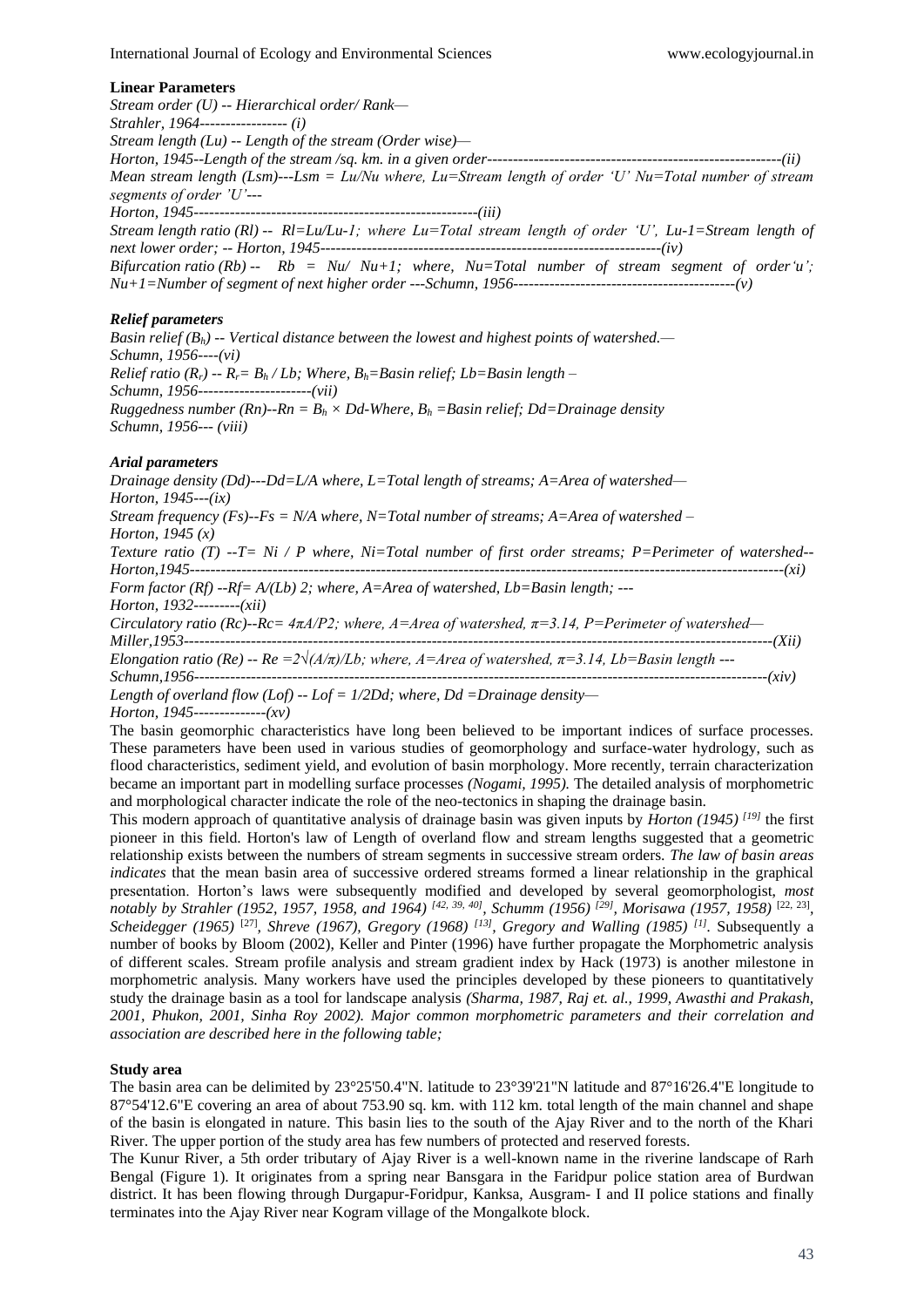

**Fig 1:** Locational Identity of Kunur River- A Tributary system of Ajoy River.



**Fig 2:** Location of Kunur River Basin

## **Objectives of The Study**

The morphometric evolution of the Earth's surface forms is considered to be the backbone of physiographic Investigation and an important branch of geomorphology. The major emphasis has been given on the morphometric, geometric and topometric analysis of drainage basin of Kunur River. *The Primary aim of the present work is to find out and analysis on delineation, orientation, qualitative and quantitative appreciation and highlighting of geomorphic status of the studied basin*. The subsequent investigations are as follows:

- 1. *To delineate Kunur river Basin from Ajoy River system.*
- 2. *Quantitative analyse of the major morphometric attributes to determine the geomorphic status.*
- 3. *To demarcate the geomorphic units of parameters at different levels.*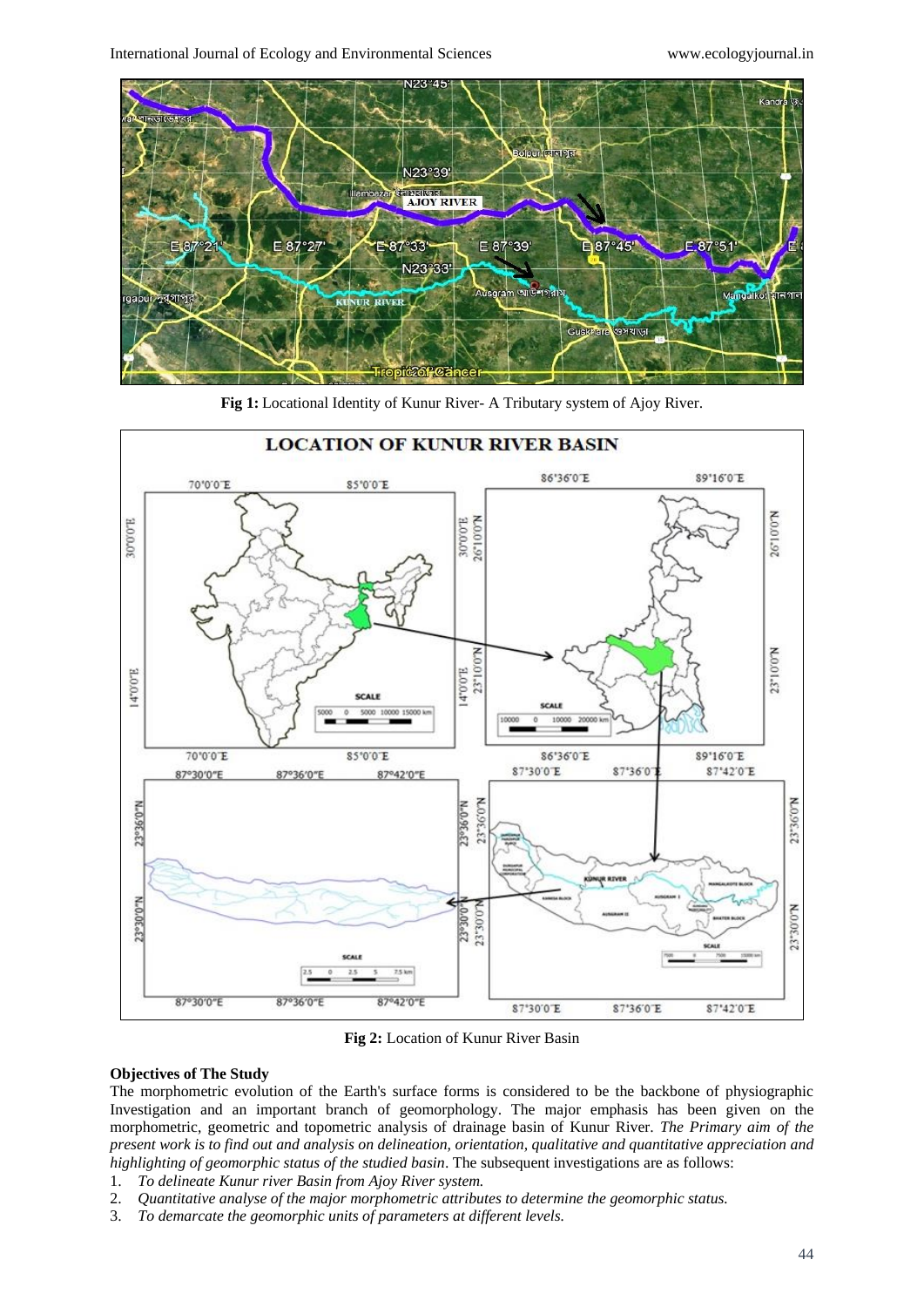4. *To define the correlation and association between the different morphometric attributes. Finally to draw the inference of geomorphic status of the concerned basin.*

## **Database and Methodology**

- 1. A number of database from varied sources—especially qualitative, Quantitative and Digital format have been employed for this painstaking research. A number of maps (SOI, GSI, All India Soil and Land Use Survey, CGWB etc have been collected for getting various information about the basin concerned. *The present study is based on survey of India (SOI) topographic maps with no. 73M/7, 73 M/10, 73 M/11, 73 M/14 and 73 M/15.* All the morphometric, Topometric and palnimetric configuration and other attributes were analyzed quantitatively and morphometric compartments were delineated.
- 2. Apart from that, *observation, collection, field investigation, Tabulation, calculation and presentation stages have been performed as standard methodological steps*. Base map has been prepared based on those collection.
- 3. Remote sensing images have been collected and map to image referencing has been performed for preparing the maps and collection of subsequent data. For overall data collection SOI Topographical maps and Images are used
- 4. Maps are prepared in the modern GIS environment and statistical and morphometric analysis have been done with the help of Excel statistical application and data representation techniques.
- 5. The present study is based on survey of India (SOI) topographic maps with no. 73M/7, 73 M/10, 73 M/11, 73 M/14 and 73 M/15.
- 6. Different morphometric parameters such as *linear aspects of the drainage network*: *stream order (Nu), bifurcation ratio (Rb), stream length (Lu)* and *areal aspects of the drainage basin*: *drainage density (D), stream frequency (Fs), texture ratio (T), elongation ratio (Re), circularity ratio (Rc), form factor ratio (Rf)* of the basin and *various relief aspects of the present drainage basin* were computed.

## **Results and Discussion**

# **Observation – Physical Environment**

The Kunur River is a right-bank tributary of the Ajay River, in the Barddhaman district, representing a significant riverine landscape in the Lower Ajay River Basin. It originates from the western undulating flat of the Barddhaman District at more than 100 m. of altitude, flowing from west to east. It is nearly flowing a length of about 114.1 km. The outlet of this watershed is close to the village Kogram, about 38-km. from the Barddhaman town on Bardwan-Katwa road. The catchment extends over an area of about 922.40 sq. km., having an elongated and asymmetrical shape. The studied area is surrounded by the hills of Vindhayans formation in the west and Gondowana formation, and on the north by the Rajmahal hills *(Chaudhari, 1995).* The geological formation of the area consists of lower Gondwana system and Quaternary to Pleistocene sediment with depth of 200 to 300 m *(Pal, 1991).* This basin area has been covered with different geological units, like Panskura formation, Sijua formation during the Quaternary Period (Figure-03).



**Fig 3:** Litho-Stratigraphy of The Basin

The Kunur river basin has been *characterised by three major geohydrological provinces and specifically identified (Niyogi, 1985) as hydro-geomorphic zones. First one* is the upper catchment of the Kunur Basin, which is covered by hard rock, mainly Archaean formation with highly degraded metamorphic rocks of which granite gneiss commonly referred as 'Bengal Gneiss', *next is middle portion of the kunur basin* which consists with semi-consolidated formation of the Gondwana Sedimentary and hard lateritic patches, and *lastly, the lower riverine plain area*, which is mainly un-consolidated with new alluvial of the Ajay and Kunur floodplains.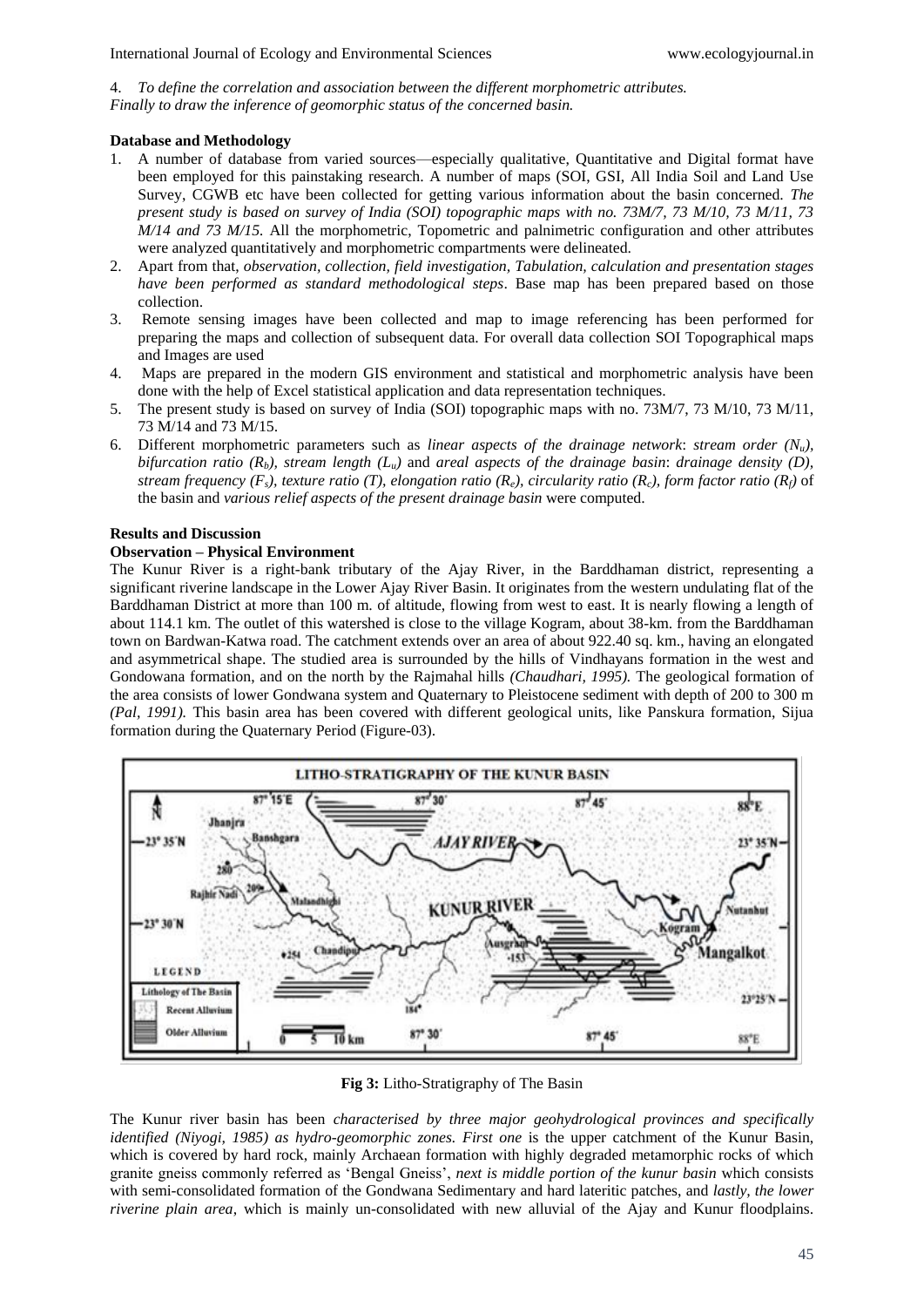Majority of the river course falls within the canal command area of Damodar river Basin covering 277 villages and three urban areas, located partly or fully within the basin. The morphometric and Topometric analysis play decisive role in understanding the geo-hydrological behaviour of present basin. *Topographically, the upper part of this basin* is an extended undulating part of the plateau fringe area of the Chotonagpur plateau, where maximum elevation of the surface is about 124m. from mean sea level. The upper part is moderately undulating, dissected and erosion prone. The lower part of this basin starts just from the eastern flank of the lateritic hard crust (below 40 m. contour), which is almost flat surface with sinuous and acute meandering course.

Geographically this basin is under the control of humid tropical climate, Tropic of Cancer (23°30'E) passes over the basin from West to East. The average annual rainfall is 1400 mm of which the maximum occurs within the second week of the month of June to September. During the summer season rainfall exceeds 100 mm and it is even over 1500 mm during the rainy season. The marked seasonal variation of temperature is observed.

The reddish alluvial soil is primarily observed which also includes lateritic in nature. Clay with sand, kankar and alluvium are major soil types within the basin. The basin is characterised by wet and humid tropical vegetation, but most of the vegetation cover is replaced by agricultural and other anthropogenic uses.

#### **Topometry and Morphometry – Observation and Analysis**

To determine the aspects of Topography, slope and morphological disparity Topometry, morphometry and geometric observation and analysis have significant role in relation to distinguish the basin hydrogeomorphologic status. There are several parametric measures in relation to that. Those are Linear, Aerial and Relief parameters and a number of indices have also significant contribution to determine the hydro-geomorphic status of a drainage basin. Results have been extracted from those parameters and subsequent inferences have been taken into consideration. Since long the linkage among different drainage parameters are well established (Horton, 1945; Strahler, 1957; Pakhmode, Kulkarni, & Deolankar, 2003; Magesh and Chandrasekhar 2012; Markose *et al.* 2014; Pophare & Balpande, 2014)<sup>[16, 17, 19, 39]. In tectonically active regions, the drainage network</sup> reveals the relation between surface processes and the structural deformations (Burbank & Anderson, 2001; Delcaillau, Carozza, & Laville, 2006)<sup>[2, 8]</sup>. Though, limited studies have focused on the relationship among channel orientation and tectonics (Beneduce, Festa, Francioso, Schiattarella, & Tropeano, 2004; Hodgkinson, Mc Loughlin, & Cox, 2006; Lupia Palmieri *et al*., 1998). A systematic approach toward the development of drainage basin in the area demands a detailed understanding to delineate morphometric parameters and structural control in the drainage basin (Rai, Mohan, Mishra, Ahmad, & Mishra, 2014; Ribolini & Spagnolo, 2008).

#### **Linear Parameters of Basin Analysis**

The linear aspects consist of stream number, stream order, stream length, mean stream length, stream length ratio, and bifurcation ratio (Table 3). Stream number is the total number of streams present in a basin. This analysis is very useful for deriving the relationship between stream discharge and area of basin. It is the ratio of total length of stream to its total drainage area. It is important factor for indication of landscape dissection and peak runoff potential of basin. A linear aspect of a drainage network reveals behavior of a river and its tributaries from head to mouth along with lithological and structural controls of the drainage basin. The linear aspects consist of stream number, stream order, stream length, mean stream length, stream length ratio, and bifurcation ratio *(Table 3).* Stream number is the total number of streams present in a basin. The variations in stream order and the sub-basin are largely due to physiographic and structural conditions of the region. The stream length is the maximum area of the basin in a particular order. The different stream orders are derived from the extracted stream network. Using this extracted stream network, estimated the hydrological characteristics of the drainage extent and the bedrock. The stream length ratios vary at the basin and sub-basin levels.

The entire area drained by a stream or system of streams such that all streams flow originating in the area is discharged through a single outlet is termed as the Drainage Area. Drainage area measures the average drainage area of streams in each order; it increases exponentially with increasing order. The area is well dissected by Kunur river itself and its large number of small tributaries as it is mainly composed of old and new alluvium.. *The drainage system of Kunur Basin is given* in (Figure no.—04 & 05). Streamlines are often guided by geologic structure and morphogenetic process. They act as an index of the various stages in landscape evolution. Study of drainage attributes is therefore the most important aspect in the analysis of landforms. The quantitative analysis of the drainage basin is called as a drainage analysis. It includes drainage pattern, stream ordering, stream number, drainage frequency, drainage density, bifurcation ratio, elongation ratio circularity ratio etc. These are not only representing the shape of the drainage basin but did take the dimension and the volume of drainage basin also. These attributes have been analysed in details to show the morphological characteristics of basin.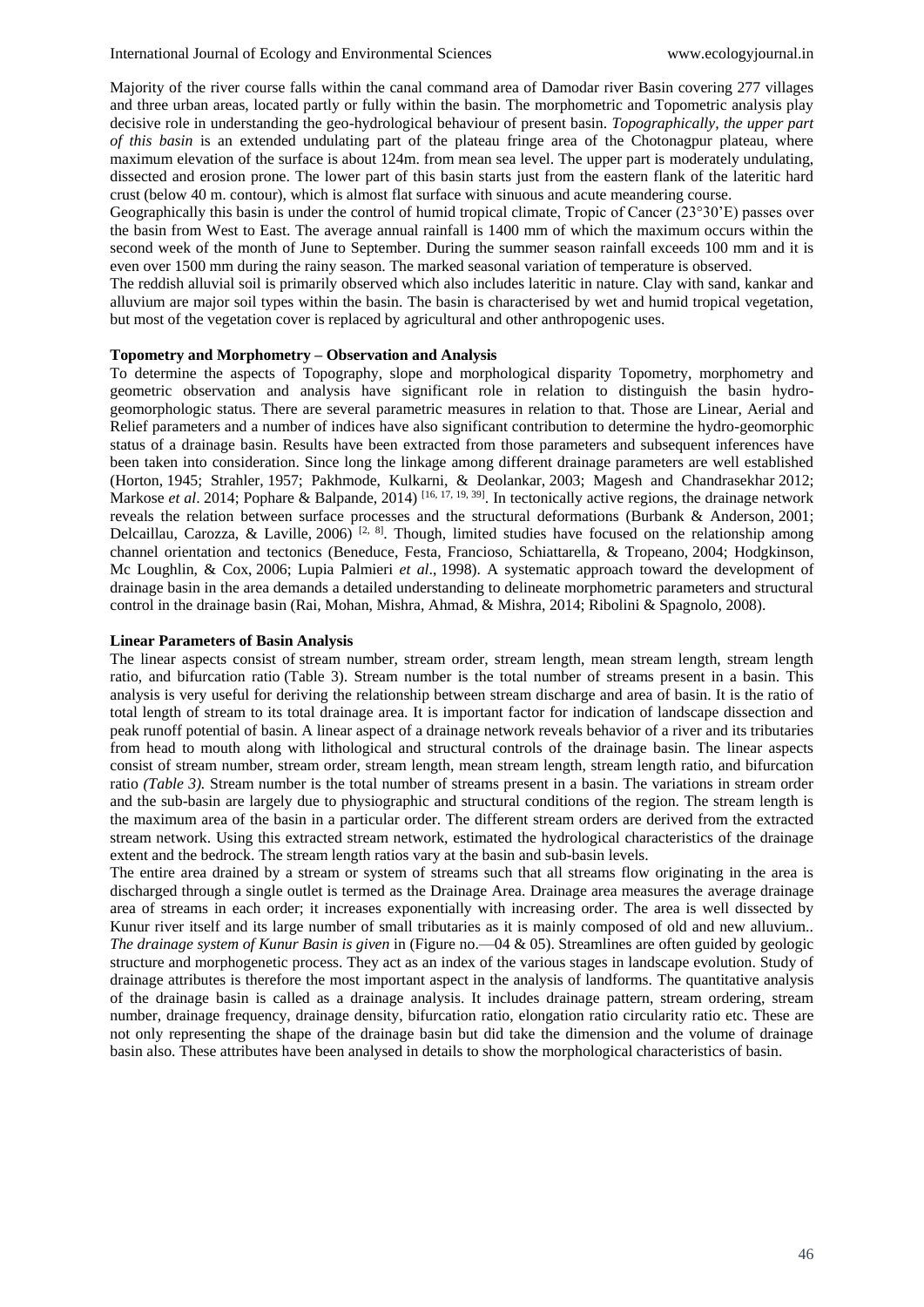



**Fig 4 & 5:** Drainage Network and Stream Frequency—Kunur Basin



**Fig 6:** Drainage Density of Kunur Basin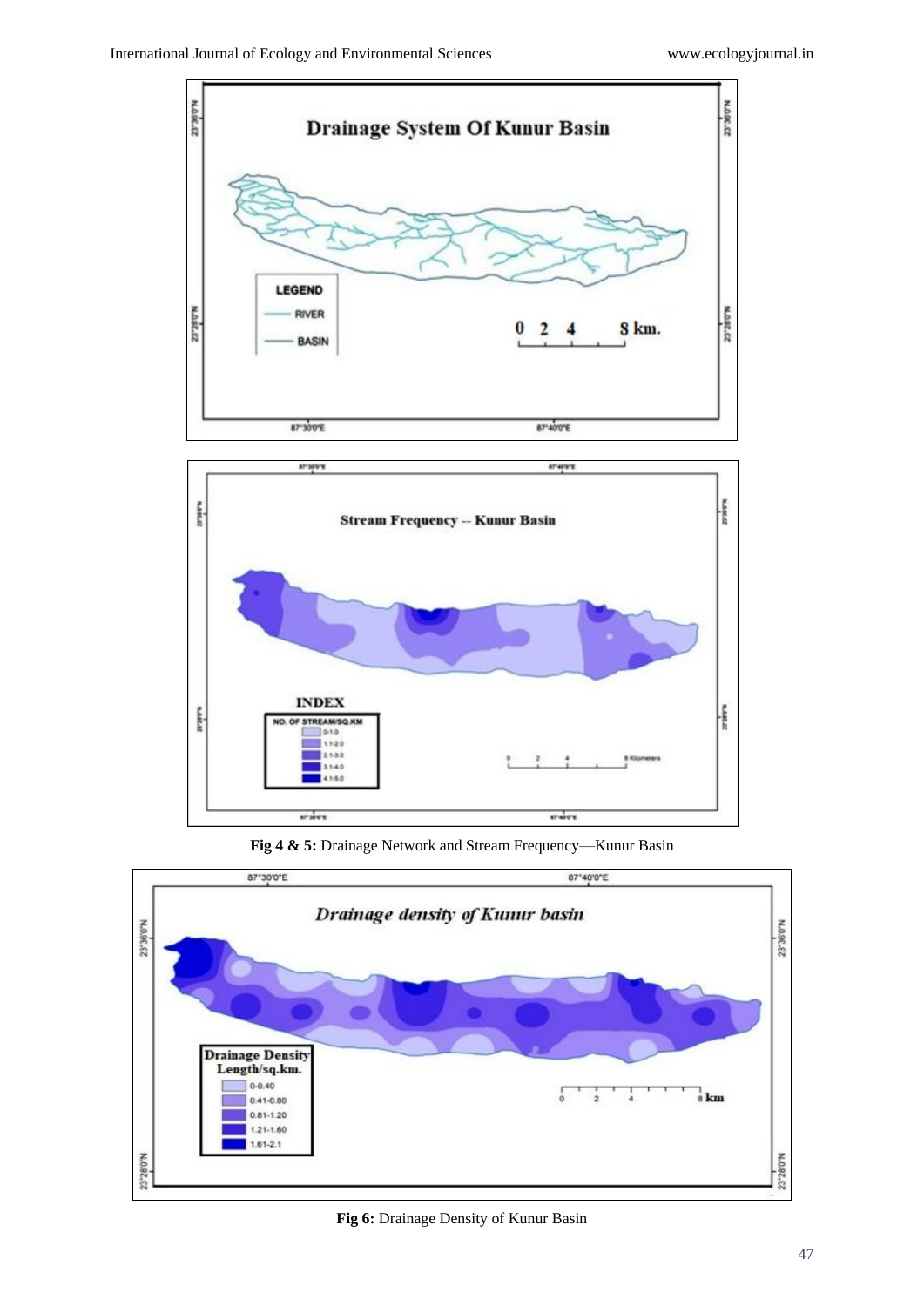

**Fig 7:** Stream Ordering (After Strahler)—Kunur Basin

|  |  |  |  | <b>Table 1:</b> Stream Frequency and area Covered $S_f$ —Number of Stream |
|--|--|--|--|---------------------------------------------------------------------------|
|  |  |  |  |                                                                           |

| <b>Stream Frequency <math>(S_f)</math></b> | % of area |
|--------------------------------------------|-----------|
|                                            |           |
|                                            |           |
| $2-$                                       |           |
|                                            |           |
|                                            |           |

**Table 2:** Drainage Density and Area Covered  $D_d$  – Length of the stream / sq. km.

| <b>Drainage Density (Dd)</b> | $%$ area |
|------------------------------|----------|
| $0 - 0.40$                   |          |
| $0.41 - 0.80$                |          |
| $0.81 - 1.20$                | 40       |
| $1.21 - 1.60$                | 1 G      |
| 1.61-2.1                     | 14       |

**Table 3:** Stream Order and Bifurcation Ratio

| Stream order(s) | <b>Stream Segment(s)</b> | <b>Bifurcation Ratio</b> |  |
|-----------------|--------------------------|--------------------------|--|
|                 | 48                       | 2.53                     |  |
| ◠               | 19                       |                          |  |
|                 |                          | 1.46                     |  |
|                 |                          |                          |  |
|                 | 13                       |                          |  |
|                 |                          | 6.5                      |  |
| 4               |                          |                          |  |
|                 |                          |                          |  |
| Mean            | 83                       | 3.12                     |  |

In the present study, based on the Horton's system of overland flow (xv) and subsequent ordering system, I have here followed the modified system of Hortonian stream ordering especially modified by Strahler's system of stream order, (i, v) which is a slightly modified system of Horton. This has been followed because of its simplicity, where the smallest, unbranched fingertip streams are designated as 1st order, the confluence of two 1st order channels give a channel segments of 2 order, two  $2<sup>nd</sup>$  order streams join to form a segment of  $3<sup>rd</sup>$  order and so on. When two channel of different order join, then the higher order is formed and maintained. The trunk stream is the stream segment of highest order. According to Strahler method Kunur River is a 5<sup>th</sup> order stream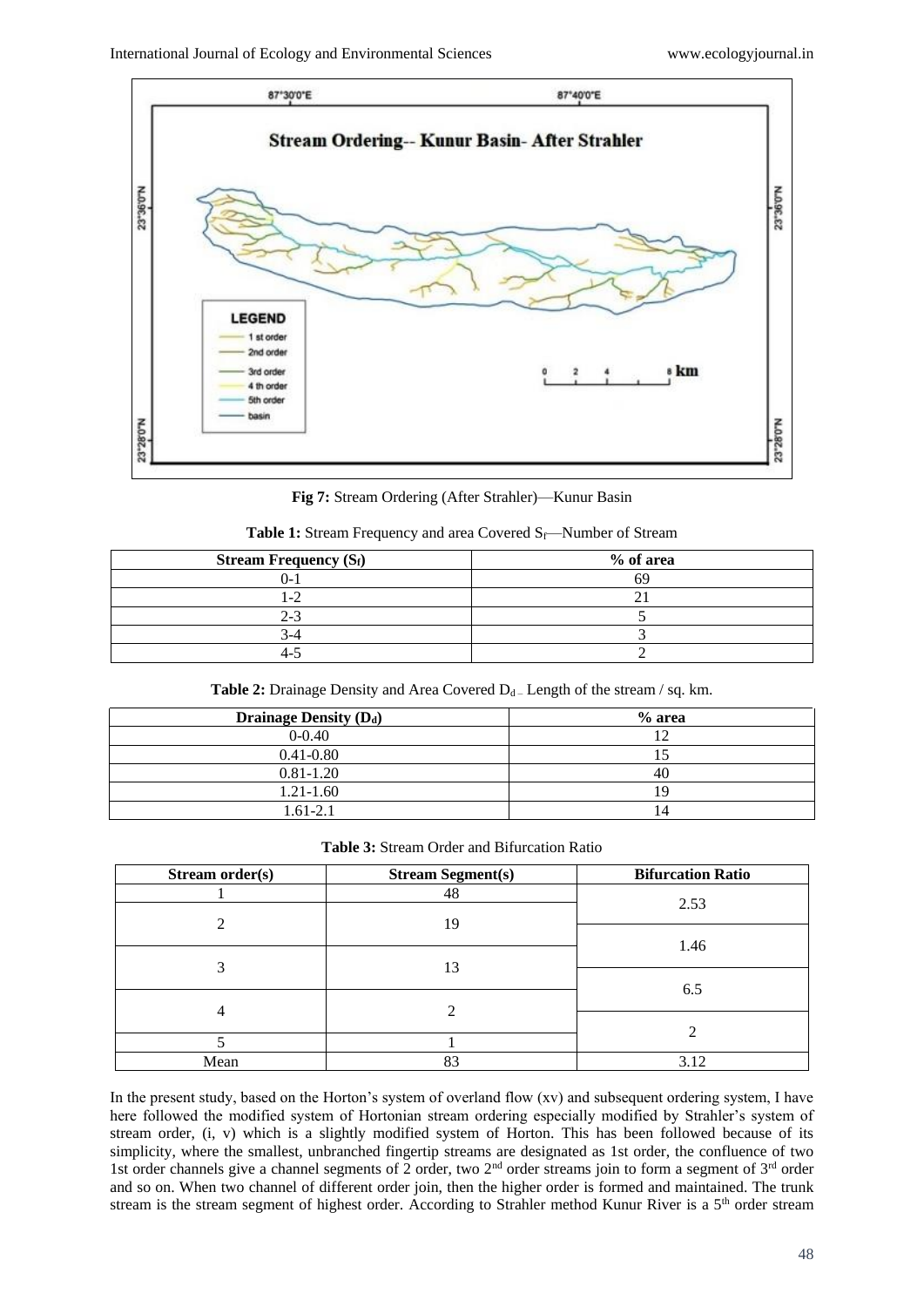(Fig.-06). Stream order can highlight on some specific geomorphic points of the basin in relation to flood probability and water availability of the basin.

Number of stream segments can also be a significant parameter to determine the hydro-geomorphic status of the basin. The total number of stream segments present in each order *is the stream number (Nu).* Nu is number of streams of order u. By adding different stream we can able to found to total stream number of the whole basin. According to Horton, the numbers of the steam segments of each order form and Inverse geometric sequence with order number.

A number of streams of various order are found in Kunur basin. The number of streams of different Orders and the total number of streams in the basin are counted independently for Kunur basin. The total stream segments in the study area are 83. It is observed that there is a decrease in the stream frequency as the stream order increases. 1st order streams constitute 58% while the 2<sup>nd</sup> order stream has 23% of the total number of streams. 3<sup>rd</sup> and 4<sup>th</sup> order stream constitutes 15% and 2% of the total number of steam respectively while 5th order stream constitute only 1 % of the total number of streams. Thus the law of lower the order higher the number of stream is implied throughout the catchment.

| <b>Stream Order</b> | <b>Stream (Number) Segment</b> | % of Total Stream Segments |
|---------------------|--------------------------------|----------------------------|
|                     | 48                             | 58 %                       |
|                     |                                | 23 %                       |
|                     |                                | 16 %                       |
|                     |                                | 2 %                        |
|                     |                                | $\frac{0}{0}$              |
| Total               |                                | 100                        |

**Table 4:** Stream Numbers in Relation to Stream Order

*Stream length reveals surface runoff characteristics* of the river basin to conduct the hydrological interpretation of the Kunur basin. The total length of the individual stream segments of the each order is the stream length of that particular order. Stream length measured the average or mean length of a stream in each orders and it is calculated by dividing the total length of all streams in a particular order by the number of streams in that order. The stream length in each order increases exponentially with increasing stream order. Streams with relatively short length are representative of areas with the steep slopes and final texture whereas the longer length of streams is generally indicated of low gradient *(ii, iii, iv)*

The stream segment length decreased with the increase in the stream order with the exception of 5<sup>th</sup> order stream which has higher length than  $2<sup>nd</sup>$ ,  $3<sup>rd</sup>$ , and  $4<sup>th</sup>$  order stream length. From table no. 5 it is cleared that  $1<sup>st</sup>$  order stream constitute 28 %, 2<sup>nd</sup> order stream constitute 22 %, 3<sup>rd</sup> order stream constitute 19 %, 4<sup>th</sup> order constitute 03 % and 5th order constitute 28% of total length.

| <b>Stream Order</b> | Stream length (Km.) | Percentage of total length |
|---------------------|---------------------|----------------------------|
|                     | 37.14               | 28 %                       |
|                     | 28.87               | 22 %                       |
|                     | 25.26               | 19 %                       |
|                     | 3.32                | 03 %                       |
|                     | 36.64               | 28 %                       |
| Total               | 131.23              | 100                        |

**Table 5:** Observed Order wise Length of The Kunur Basin

#### **Observation and Analysis of Relief Parameters**

Basin elevation and altitude are significant parameter(s) to determine the determine the Relief status of the drainage basin. Absolute, Relative relief, Total relief i.e., the elevation difference between two points, spot relief, aspects of slope etc., deserve special mention, which can reveal the erosional status of the basin. The difference in altitude, between the highest and lowest point in any given area may be defined as relief. The relief aspects of drainage basin are related to the study of three dimensional features of the basins involving area, volume and altitude of vertical dimension of landforms where in different morphometric methods are used to analyze the terrain characteristics and subsequent evolution which are finally the result of basin processes. A relief aspect of a river basin describes the elevation of surface from surrounding common surface. It is always measured in terms of difference in elevation of highest and lowest elevation in an aerial unit. Thus the analysis includes the analysis of relative relief, dissection index and longitudinal profile.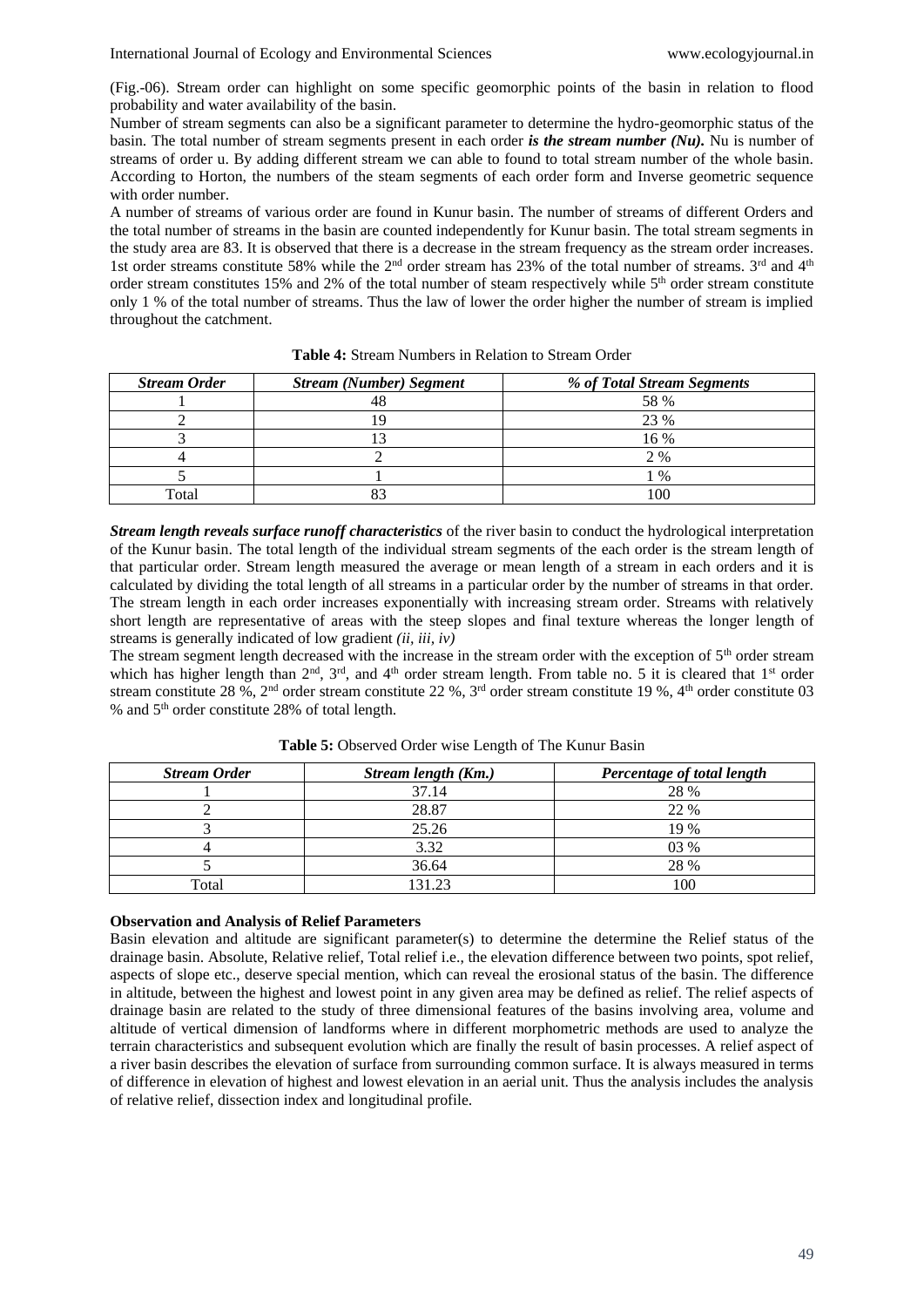

**Fig 8:** Relative Relief of The Kunur Basin



**Fig 9:** The Degree of Dissection (Index) –Kunur Basin

*Relative relief is the difference between the maximum and minimum relief in a specified unit area. Alternatively, the term relative relief denotes the actual variation of height in a unit with respect to local base level (Fig. - 07).* Relative relief is one of the significant techniques which is effectively capable of presenting the relief characteristics without considering sea level. Initially, a scientific and the systematic study of relative relief was done by Smith (1935). The Kunur River basin has the maximum value of relative relief as 40 meter and minimum value of 2 meter and it is divided into four categories i.e. 0-10, 11-20, 21-30, 31-40. Fig. 2 shows spatial pattern of relative relief of Kunur basin.

*The degree of dissection is represented by an index which is ratio between absolute relief and relative altitude (Fig.-08).* The Dissection index by and large follows the same spatial pattern and that of relative relief to absolute relief, the index gives the degree of dissection and also indirectly indicates the proportion of non-eroded component. *The areas with low value of the index are generally found in the regions of high altitude where the erosion agents have yet to do considerable work*. This index is also useful in the study of the development of slopes within the region and it depends mainly on the response of Lithology to the intensive frequency and magnitude of forces operating in given area and value of dissection index varies from 0 to 1. The following formula suggested by Dovnir (1957, Singh & Dubey, 1994) is considered while analyzing Kunur basins, dissection index

#### *Dissection Index = Relative Relief / Absolute Relief*

Ruggedness Number describes the complexity of the topography as well as the roughness of the terrain. The surface Ruggedness indicates the degree of dissection of a region where drainage has also been taken as an important parameter. Chorley (1972) has derived the principles of Ruggedness Number (Dimensionless Number):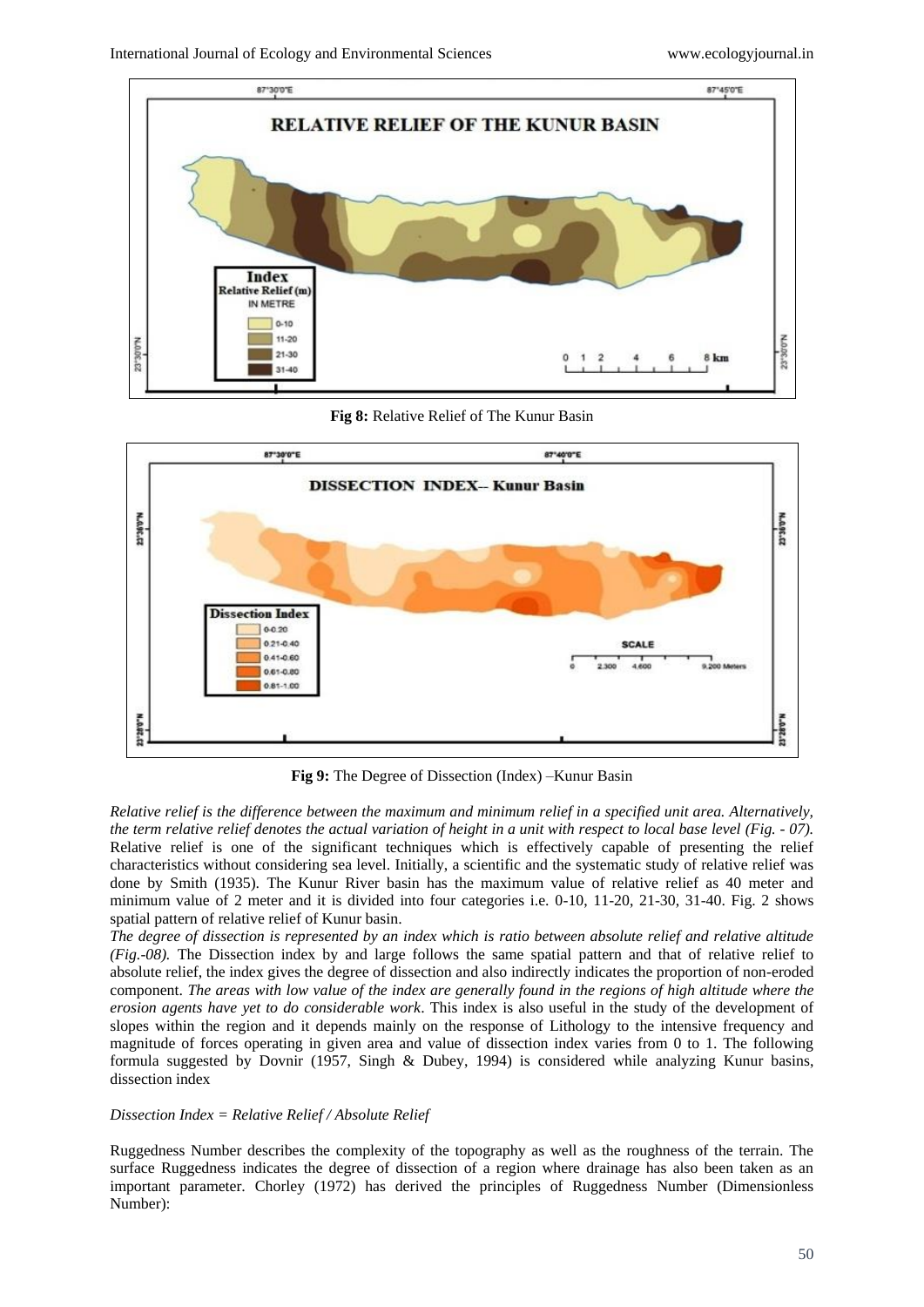Ruggedness Number =  $[(RR \times DD) / 1000]$ 

This index is being widely used by the earth scientist in connection with the morphological studies of terrain and it leads to better understanding of the surface configuration evolved under Complex geomorphic processes. Actually it is more than development of slope or dissection index as it incorporates in number of determinant factors related to the development of landforms. This index reflects the combined effect of evolutionary rhythmic processes in the development of relief (Mukhopadhyay 1984). The Ruggedness index (Number) of Kunur basin is calculated and it is seen that most area of the basin has very low value of the same i.e. 0-0.05. The entire basin is divided into five categories in terms of ruggedness disparity. It is to be ascertained that high value of ruggedness number within the basin is very rare.

The term in its broadest sense means an element of earth's solid surface, including both terrestrial and submarine surfaces (Strahler, 1956). Terrain morphology is characterized by slope condition which is governed by a number of factors including climate, geological and tectonic condition. There is also a close relationship between slope condition and morphometric attribute of terrain, i.e. absolute relief, relative relief, dissection index, drainage density and drainage frequency. Slopes are ubiquitous elements of the landscapes (king C.A.1962). Slopes are the fundamental types of landscape feature. Slope may be defined as the tangent of the angle of inclination of a plane defined by a land surface. It is the result of a complex and continuous interaction between internal and external forces acting upon the earth's surface. The technique of Wentworth (1930) being easier and involving lesser measurement and calculation and more rapid procedure.

*Average slope (AS),*  $= \tan^{-1} N \times i / K$ *. Where, N=Av, number of contour crossing / km. i = Contour interval, K=constant (3361 for mile grid and 636.6 for kilometer grid)*

Slope analysis of Kunur basin is calculated and is given in figure 9. Average slope of Kunur basin vary in very little i.e. 8.35 to 8.45. Lower the value of average slope, higher is the probability of flood. Here it is found that most of the areas have lower average slope which means that most of the areas have high probability of flood.



**Fig 10:** Slope Zones of Kunur Basin

*To determine the valley side and hill side slope drawing of profile along and across the area are the significant measures for depicting the basin geomorphologic scenario*. Bank profile (along the bank) and Terrace profile can also represent the significant deviation from the particular unit of land parcel. The bank to bank profile across the width of a river is known as cross profile. In other words, a cross profile is a diagrammatic representation of depicting the transverse profile of a valley in order to demonstrate the valley side slope gradient, the terrace sequence etc. It gives an idea about the width of the valley and its varying depth. The valley deepening, Widening and lengthening processes are closely associated and correlated along with the profile demonstration processes on the land.

**Table 6:** Extraction of Morphometric Parameters – Kunur Basin

| <b>Relative</b><br>Relief (m) | Index | <b>Dissection   Stream Frequency (Numbers   Drainage Density Average Slope (in Ruggedness)</b><br>of stream/sq. km.) | (Length/sq.km.) | Dec. Degree) | <b>Number</b> |
|-------------------------------|-------|----------------------------------------------------------------------------------------------------------------------|-----------------|--------------|---------------|
|                               | 0.02  | .96                                                                                                                  | 2.09            | 8.43         | 0.004         |
| 19                            | 0.19  | .07                                                                                                                  | 0.25            | 8.43         | 0.009         |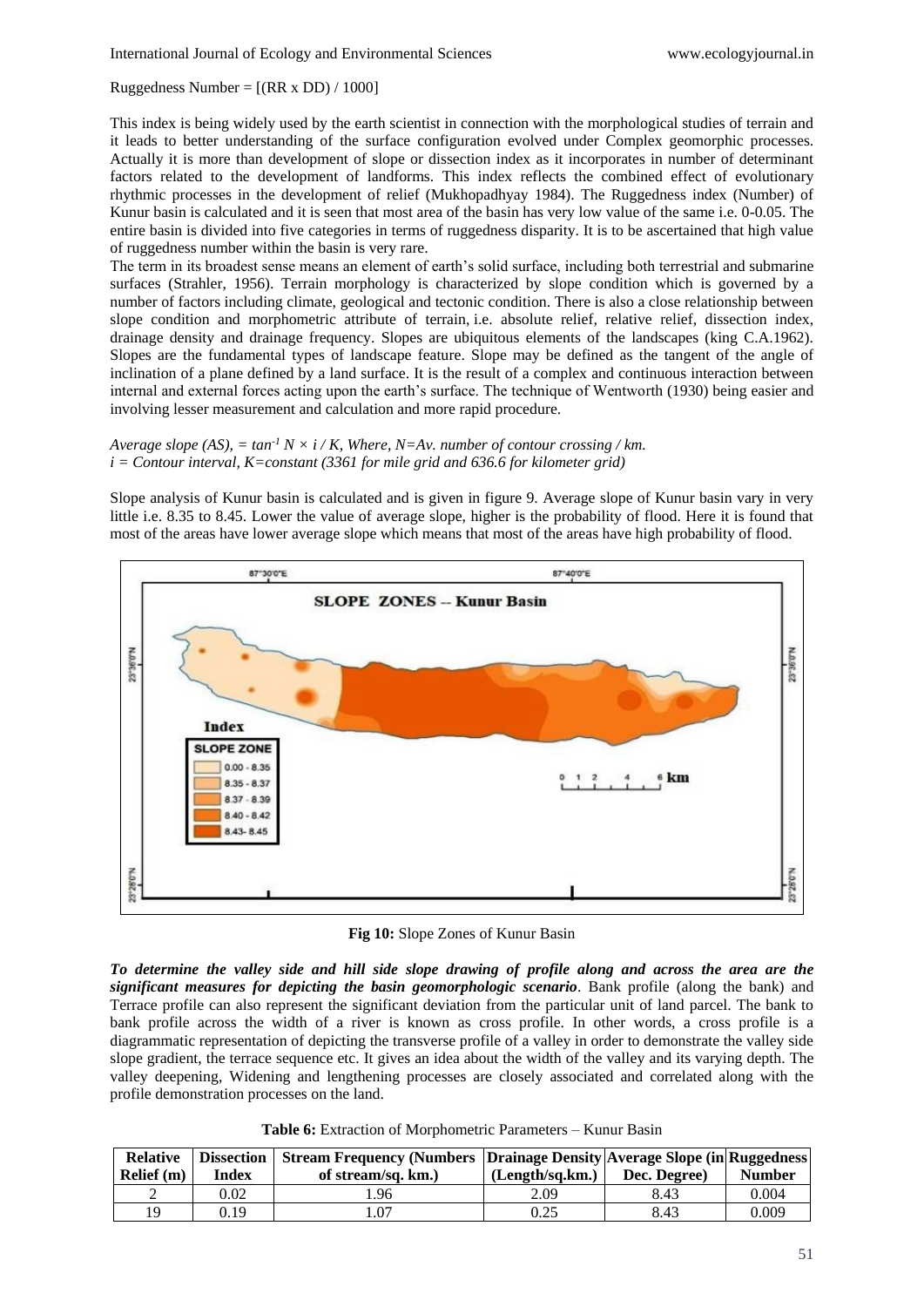| 6              | 0.09 | 4.35 | 1.69  | 8.41 | 0.01  |
|----------------|------|------|-------|------|-------|
| 6              | 0.09 | 0.77 | 0.44  | 8.41 | 0.26  |
| 5              | 0.13 | 2.06 | 1.38  | 8.4  | 0.007 |
| 11             | 0.11 | 1.92 | 0.51  | 8.38 | 0.006 |
| 17             | 0.18 | 0.78 | 1.08  | 8.41 | 0.02  |
| 35             | 0.35 | 0.85 | 1.05  | 8.45 | 0.04  |
| 1              | 0.02 | 0.49 | 0.71  | 8.43 | 0.001 |
| 19             | 0.32 | 1.08 | 1.3   | 8.43 | 0.025 |
| 12             | 0.23 | 0.69 | 0.95  | 8.45 | 0.011 |
| 6              | 0.10 | 0.69 | 1.26  | 8.43 | 0.008 |
| 26             | 0.44 | 0.49 | 0.81  | 8.41 | 0.021 |
| $\overline{7}$ | 0.18 | 0.6  | 1.07  | 8.43 | 0.008 |
| 5              | 0.15 | 0.56 | 1.04  | 8.43 | 0.005 |
| 40             |      | 0.42 | 0.55  | 8.41 | 0.022 |
| 25             | 0.38 | 0.37 | 0.385 | 8.41 | 0.004 |
| 24             | 0.41 | 0.39 | 0.1   | 8.43 | 0.001 |
| 39             | 1    | 0.33 | 1.93  | 8.41 | 0.025 |
| 19             | 0.32 | 0.32 | 1.41  | 8.4  | 0.009 |
| $\,8\,$        | 0.21 | 0.93 | 0.58  | 8.41 | 0.002 |
| $10\,$         | 0.25 | 1.56 | 0.43  | 8.4  | 0.007 |

#### **Correlation and Association among The Parameters**

Correlation and association among the parameters especially among the Linear and Relief parameters have high proficiency value in relation to determine the geomorphic status of the kunur basin. The law of stream number and length in terms of order are justified here by correlation analysis. The relationship between stream order and stream segment is derived by regression analysis method. Here the value of multiple R is equal to 0.918 which suggests that the line has good fit with data. With the help of ANOVA again the value of the significance of F has been extracted and the value is 0.02 which is below 0.05and hence there is a strong correlation between stream order and stream segment. Stream order and stream segment has negative correlation. From this plot we can conclude that higher the order of river, lower is the value of stream segment.



**Fig 11:** Correlation and Association among Morphometric Parameters-[RR (in m), Stream Length (in m.)]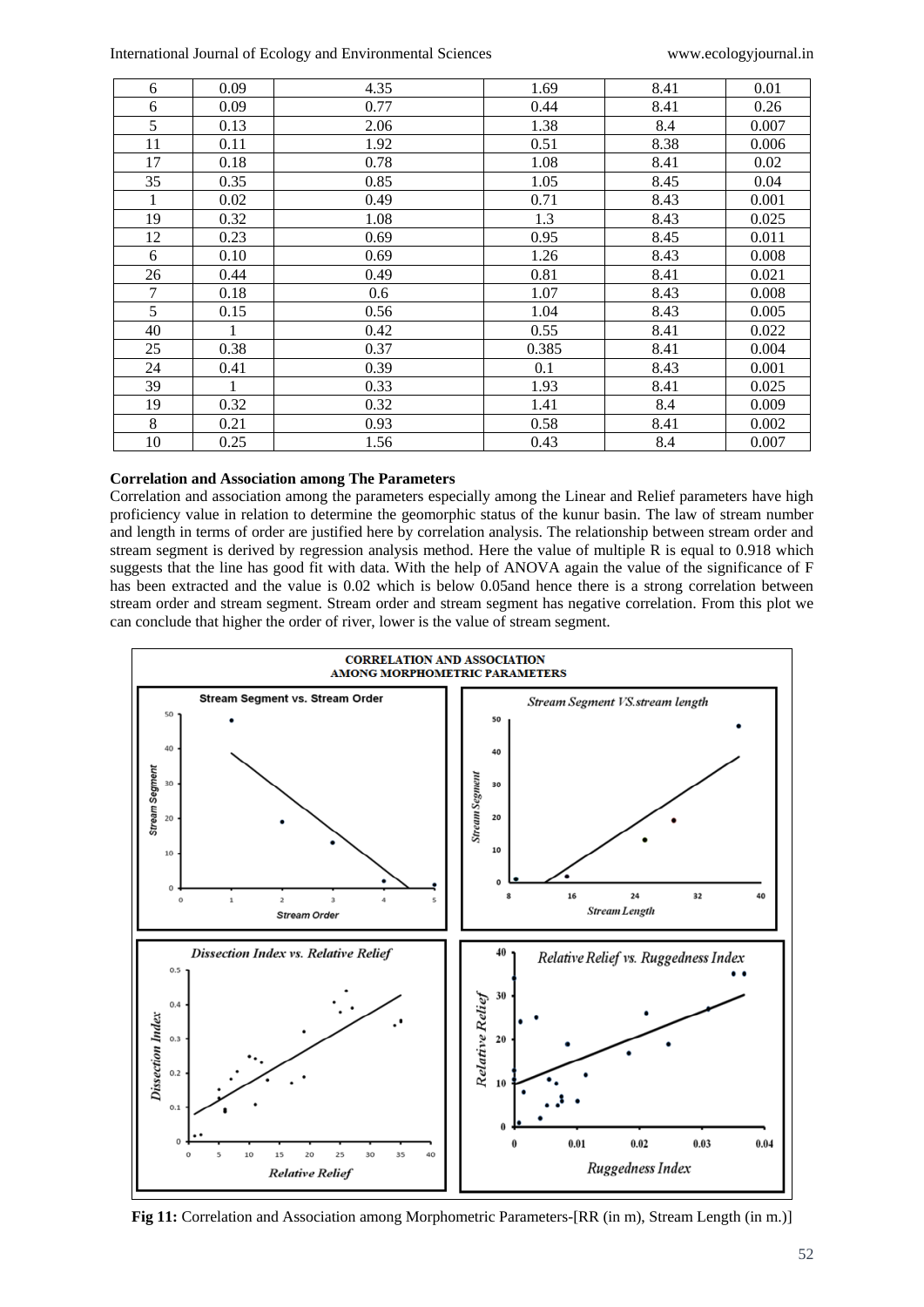Relationship between stream length and stream segment is determined by regression method. It is seen that value of multiple R is equal to 0.909 which means the linear fitting is very good fitting. Again the value of Significance F is equal to 0.03 which is below 0.05. This means there is a significant correlation between stream length and stream segment. Positive correlation is present between stream length and stream segment. From this plot it can be concluded that stream segment increases with stream length.

Regression method is used to estimate the relationship between dissection index and relative relief. The result shows that the value of multiple R is equal to 0.86 which is greater than 0.5 which suggest that this plot is good fit. The value of significance -F for this plot is  $3.91 \times 10^{-8}$  which is very low with respect to 0.05 and hence it means this plot has lower error and strong correlation between dissection index and relative relief and this correlation is positive correlation. From this plot we can conclude that dissection index increases with relative relief.

The relation between ruggedness index and relative relief is determined with the help regression method. Here multiple R value is equal to 0.59 which is greater than 0.50 which suggest that the linear plot has good fit. The value of significance F is equal to 0.002 which is below 0.05 which suggests there is a strong positive correlation between ruggedness index and relative relief.

Regression method is used to estimate the relationship between stream frequency and drainage density. The result shows that the value of multiple R is equal to 0.60 which is greater than 0.5 which suggest that this plot is good fit. The value of significance -F for this plot is 0.001 which is very low with respect to 0.05 and hence it means this plot has lower error and strong correlation between drainage density and stream frequency and this correlation is positive correlation. From this plot we can conclude that stream frequency increases with drainage density.



**Fig 12:** Correlation and Association –Aspects of Relief and Drainage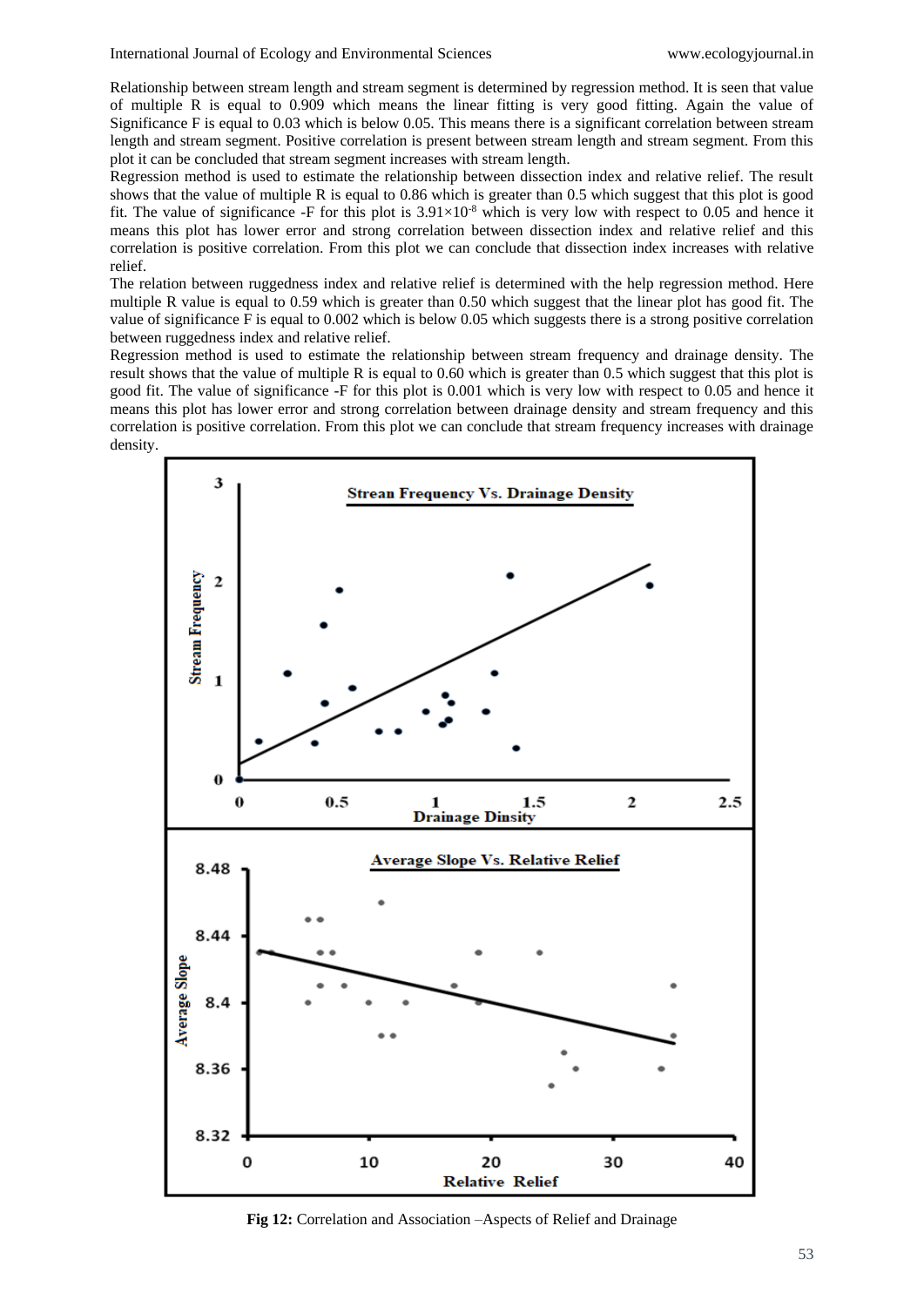### **Conclusion**

The morphometric analysis carried out in a selected drainage system in Rarh plain of Barddhaman district indicated that the basin representing low relief terrain, moderate ruggedness, high elongated in shape and fine texture that revealed litho-Stratigraphic control within the basin. The morphometric parameters evaluated using GIS help to understand various terrain parameters such as nature of the bedrock, infiltration capacity, and runoff. The computed values refer to moderate to low runoff (with high seasonal variation) and high infiltration capacity. The overall results revealed that analysis of drainage system displayed significant information on geomorphic and hydrologic conditions.

The analysis of the stream channels and rock composition demonstrate that some preferential orientations exist which are likely to be litho-structurally controlled.

The linear arrangement of stream number and stream order reveals the flow direction strictly controlled by external forces. The Kunur basin, as a result of neo- tectonic activity and erosion on the development of the channel orientation is (i) most channels are directly or indirectly related to the litho-structural factors, (ii) the pattern of the drainage network is dendritic to sub-dendritic and partially sub-parallel to parallel pattern are observed. All these evidence point toward the Litho-tectono-structural uplift-induced drainage system for the Kunur system

Drainage basin morphometry in terms of the linear aspects of  $5<sup>th</sup>$  order sub-basin of Kunur show general conformity with available understanding on drainage development and landform evolution. There are however, drainage anomalies reflected in the quantitative basin parameters that can be correlated with geotectonic elements. Such anomalies are mostly recorded from the areas with pronounced structural control on drainage.

# **References**

- 1. Gregory KJ, Walling DE. Drainage Basin Form and Process, A Geomorphological approach, 1985, 47-54.
- 2. Burbank DW, Anderson RS. Tectonic geomorphology Oxford: Blackwell Scientific, 2001, 270.
- 3. Burrough PA, McDonnell RA. Principles of geographical information systems. New York, NY: Oxford University Press Inc, 1998.
- 4. Chorley RJ. "Spatial Analysis in Geomorphology", Mathuen and Co. Ltd., London, 1972.
- 5. Chorley RL "Models in Geomorphology", in R.J. Chorley and P. Haggett (eds.), Models in Geography, London, 1967, 59-96.
- 6. Chorley RJ, Schumm SA, Sugden DE. Geomorphology London: Methuen & Co, 1984, 605.
- 7. Clarke JI. Morphometry from maps, Essays in geomorphology New York, NY: Elsevier, 1966, 235-274.
- 8. Delcaillau B, Carozza JM, Laville E. Recent fold growth and drainage development: The Janauri and Chandigarh anticlines in the Siwalik foothills, northwest India. Geomorphology,2006:76:241-256.
- 9. Dury GH "Methods of Cartographical Analysis in Geomorphological Research", Silver Jubilee Volume, Indian Geographical Society, Madras, 1952, 136-139.
- 10. Faniran A. "The Index of Drainage Intensity A Provisional New Drainage Factor", Australian Journal of Science,1968:31:328-330.
- 11. Geological Society of American Bulletin Melton MA Correlation structure of morphometric properties of drainage system and their controlling agents. Journal of Geology 66: 442-460. Miller,1958:56:275-370.
- 12. Geological Survey of India, Geology and Mineral Resources of Arunachal Pradesh, Miscellaneous Publication, No. 30 Part IV Vol- I(i) Geophysical Union,2010:13:350-61.
- 13. Gregory KJ. The morphometric analysis of maps. British Geomorphological Research Group occasional Paper,1968:4:9-11.
- 14. Gregory KJ, Walling DE. "The Variation of Drainage Density within a Catchment", International Association of Scientific Hydrology - Bulletin,1968:13:61- 68.
- 15. Hack JT. Stream profile analysis and stream gradient index. U. S. Geological Survey Journal of Research,1973:1:421-429.
- 16. Horton RE. Erosional Development of streams and their drainage basins, Hydrophysical approach to quantitative morphology, 1945.
- 17. Horton RE. Erosional development of stream and their drainage basin: Hydrological approach to quantitative, 1945.
- 18. Horton RE. "Drainage Basin Characteristics", Transactions, American, 1932.
- 19. Horton RE. "Erosional Development of Streams and their Drainage Basins", Bulletin of the Geological Society of America,1945:56:275-370.
- 20. Keller EA, Pinter N. Active Tectonics, Earthquake, Uplift, and Landscape, Prentice Hall, 1996, 338p.
- 21. King CAM. "Techniques in Geomorphology", Edward Arnold, (Publishers) Ltd. London, 1966, 319-321.
- 22. Morisawa ME. Accuracy od determination of stream lengths from topographic maps. Transaction-American Geophysics Union,1957:38:86-88.
- 23. Morisawa ME. Measurement of drainage basin outline form. Journal of Geology vol.66. Pp 587-591.
- 24. Morphology, Bull. Geol. Soc. Amer,1958:5(56):275-370.
- 25. Rawat PK, Tiwari P, Pant CC. Morphometric Analysis of Third order River Basins using High Resolution Satellite Imagery and GIS Technology: Special Reference to Natural Hazard Vulnerability Assessment. E-International Scientific Research Journal, 2011, 3(2).
- 26. Scheidegger AE. The algebra of stream order numbers. US Geol Survey Professional Paper,1965:525:187- 189.